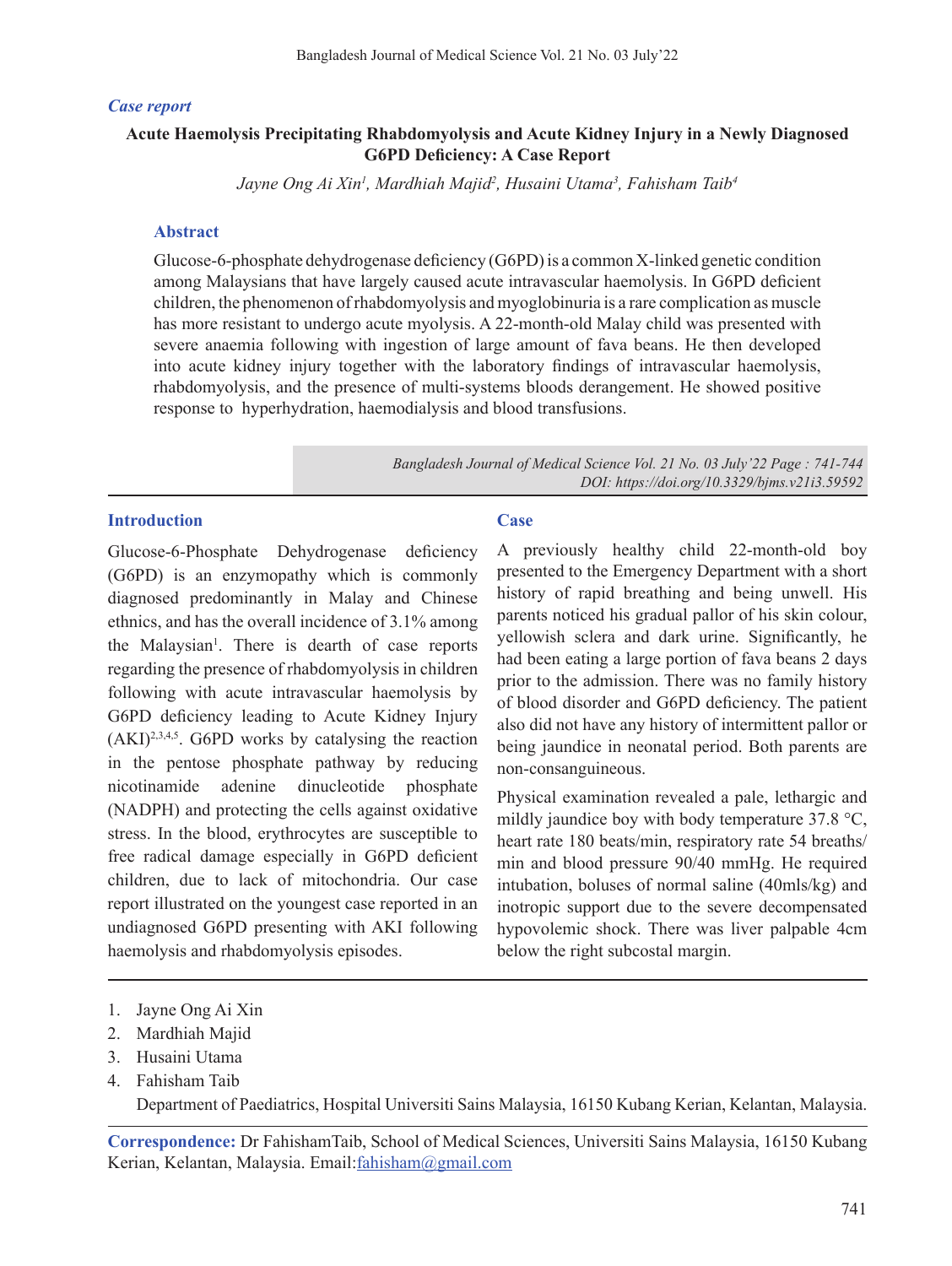Initial venous blood gas showed severe metabolic acidosis with pH 7.09, pCO<sub>2</sub> 20.7mmHg, HCO<sub>3</sub> 7.3 mmol/L, BE -21.8, lactate of 15mmol/L and plasma haemoglobin level of 2.5g/dL. Results of

other laboratory investigations are listed in Table 1. Urinalysis showed the presence of both bilirubin and haemoglobin.

| Day of admission                   | 1     | 2     | 3                        | 6                        | 7                        | 8   | 9                        | 10                       | 16   |
|------------------------------------|-------|-------|--------------------------|--------------------------|--------------------------|-----|--------------------------|--------------------------|------|
| Haemoglobin, g/dL                  | 2.5   | 4.7   | 9.6                      | 9.1                      | 8.2                      | 7.7 | 10.4                     | 11.8                     | 13.7 |
| Reticulocyte                       | 4.8   | 4.45  | 6.21                     | $\overline{\phantom{a}}$ | -                        | ٠   | $\overline{\phantom{0}}$ | ۰                        |      |
| Total bilirubin, umol/L            | 134   | 109   | ٠                        | 13                       | 11                       | 13  | 15                       | 17                       | 14   |
| Conjugated bilirubin               | 17    | 33    | $\overline{\phantom{a}}$ | $\overline{\phantom{a}}$ | ۰                        | ۰   | ٠                        | ٠                        |      |
| Lactate dehydrogenase, U/L         | 2829  | 2905  | 13771                    | 2026                     | $\overline{\phantom{a}}$ | ٠   | 2042                     | $\overline{\phantom{a}}$ |      |
| Uric acid, umol/L                  | 609   | 1070  | 1139                     | 864                      | 582                      | 592 | 571                      | 378                      | 345  |
| Aspartate aminotransferase,<br>U/L | 76    | 190   | 4086                     | 1074                     | 162                      | 68  | 71                       | 58                       | 42   |
| Alanine aminotransferase, U/L      | 18    | 91    | 2274                     | 1411                     | 542                      | 243 | 239                      | 190                      | 165  |
| Creatinine, umol/L                 | 56    | 66    | 171                      | 201                      | 244                      | 283 | 174                      | 134                      | 114  |
| Creatinine kinase, U/L             | ٠     | ۰     | 8450                     | $\overline{\phantom{a}}$ | $\overline{\phantom{a}}$ | ٠   | ٠                        | $\overline{\phantom{a}}$ |      |
| Direct coombs test                 | $-ve$ |       |                          |                          |                          |     |                          |                          |      |
| <b>Urine Haemoglobin</b>           |       | $+ve$ |                          |                          |                          |     |                          |                          |      |

**Table 1:** Blood chemical and enzyme values during admission and hospital course

He was diagnosed as severe acute haemolytic anaemia and was transfused slowly up to 10mls/kg of packed red cell on day 1 of admission, with the aim haemoglobin level of more than 8g/dL. He gradually developed into acute kidney injury (AKI) with creatinine of 283umol/L. Hyperhydration and urine alkalinisation were commenced due to the reduction of renal functions from acute tubular necrosis (ATN). This was evident from the increase in urea, creatinine and the presence of high uric acids. Intravenous frusemide infusion was commenced to ensure good urine output and fluid balance. These measures were unsuccessful and with persistent myoglobunuria, elevated serum Creatinine Kinase (CK) and uric acids, urgent haemodialysis was commenced on day 8 in view of progressive renal failure. Post haemodialysis, his renal function started to improve and normal diuresis returned.

## **Discussion**

Most G6PD deficient children live their lives without symptoms. The commonest clinical presentation in these children are neonatal jaundice and acute haemolysis secondary to exogenous agents trigger. The history of large consumption of fava bean in our patient is a common trigger for acute haemolysis episode. Other potential triggers in our context are drugs, henna, naphthalene balls and mosquito coils. Severe anaemia in this case possibly as a result from large fava beans consumption by the patient.

Our patient has been a healthy child with no significant neonatal jaundice or positive history of G6PD deficiency in the family. His previous G6PD cord blood screening was negative. It is known that cord blood screening for G6PD was 98.6% sensitive with negative predictive value of 99.5% <sup>6</sup>. The initial full blood picture showed acute haemolysis due to the oxidative stress changes, suggesting to more common but rarely reported cases of G6PD deficiency.

He subsequently developed rhabdomyolysis with the presence of myoglobinuria and AKI. There were several reasons on why our patient developed AKI with severe haemolysis. Rhabdomyolysis is the breakdown of skeletal muscle due to various causes, in this case, ingestion of fava beans has caused toxic intracellular component release, hence presentation of multisystem findings such as metabolic acidosis, hypovolaemia, coagulations derangement and AKI<sup>7</sup>. Severe anaemia, haemoglobinuria and the presence of uric acid causing ATN owing to tissue ischaemia and hypoxia. Deposition of iron and consequently, the toxic effects of haemosiderin on renal tubules and glomeruli, leads to acute kidney injury (AKI)<sup>8</sup> .

The myolysis were documented when high lactate dehydrogenase (LDH) and CK in the blood and crimson red colour urine suggesting myoglobinuria. Myoglobinuria in haemolytic crisis in G6PD deficient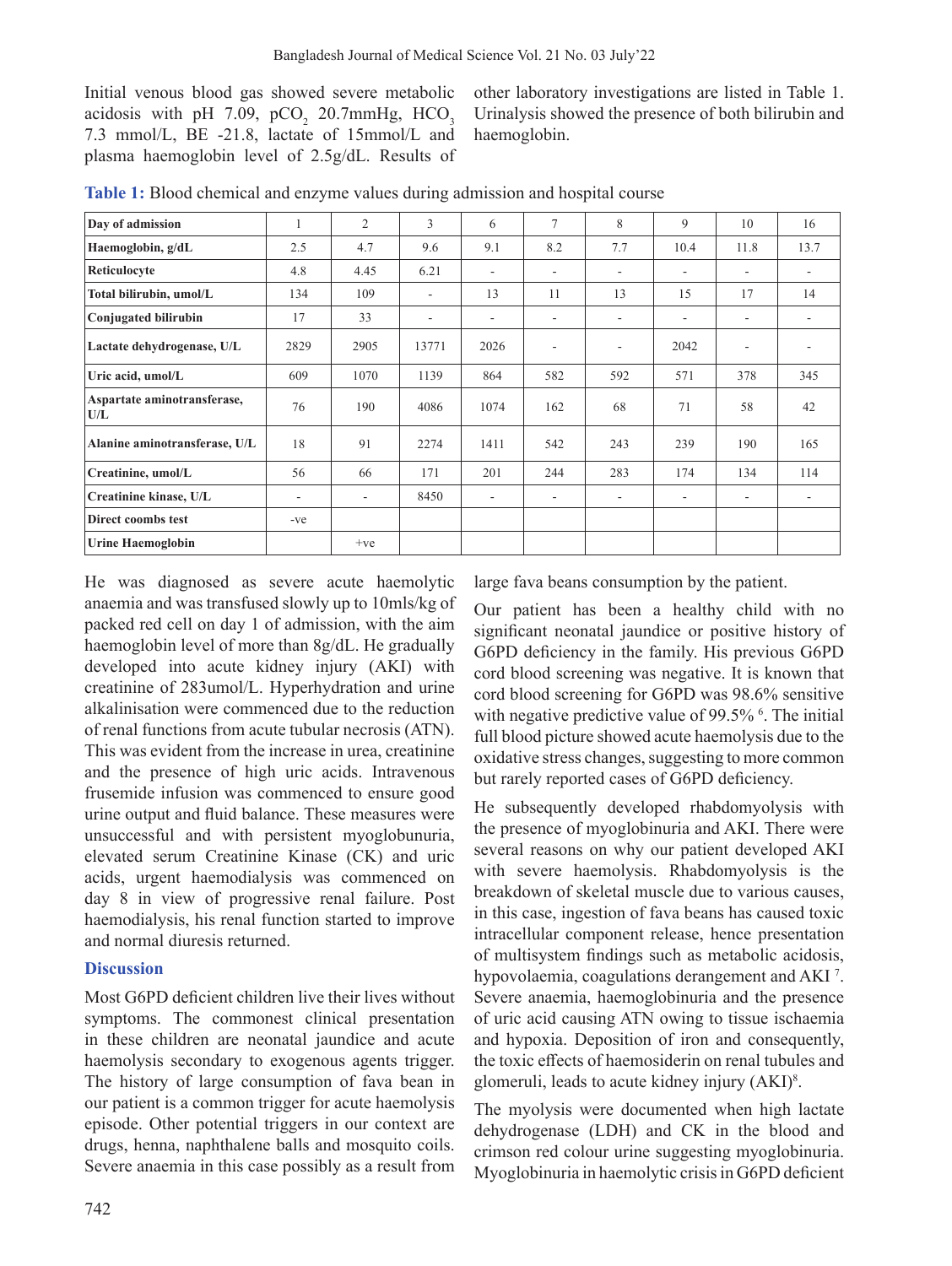individuals is often not investigated. Muscular manifestation is not a well-recognized complication from a G6PD deficient and only a few cases have been described<sup>1</sup>. Skeletal muscles are much more resistant to oxidative damage than RBCs in the G6PD-deficient persons because muscle cells possess alternate enzymes, such as catalase and superoxide dismutase, which are absent in erythrocytes. The lower levels of catalase and superoxide dismutase in muscles have some dependency on glutathione to remove reactive oxidative radicals<sup>3</sup>. It has been suggested that for muscle damage to occur due to glutathione and the alternative pathways being overwhelmed, it would take a very large oxidative stress burden<sup>3</sup>. This probably explains the rarity of severe muscle manifestations in G6PD-deficient patients leading to rhabdomyolysis.

Severe haemolysis in G6PD-deficient individuals is recognised but is not a common presentation<sup>4,8,9</sup>. One study on G6PD activity of quadriceps muscle biopsy specimens concluded that in all three subsets of deficiency reported all patients studied had symptoms of cramps, myalgia and fatigability<sup>9</sup>. Mangat et al. reported a case of a 2-year-old African American child with sickle cell trait,who was later found to be G6PD deficient after ingesting naphthalene balls and developing red coloured urine associated with pallor<sup>4</sup>. His urine showed the presence of haemoglobin as well as myoglobin.

In contrast with all these cases reported, our patient developed severe AKI and acute liver injury which has not been reported previously. Since rhabdomyolysis and myoglobinuria are well documented causes of AKI, it is logical to deduce that the former might have played a major role in intravascular haemolysisinduced AKI10. Myoglobinuria should be sought in children presenting with severe intravascular haemolysis especially those who are suspecting or undiagnosed with G6PD deficiency. The presence of myoglobinuria on top of haemoglobinuria might lead to a more severe degree of AKI in this situation, and detecting it could help the clinicians to predict severe impairment of renal function.

In conclusion, we described a rare sequalae of G6PD deficiency in undiagnosed 22-month-old Malay boy who developed rhabdomyolysis and AKI, following acute haemolytic crisis after the exposure to a large amount of fava bean. The current literatures indicate that severe manifestations of muscle damage in G6PD deficient individuals are still rare but need to be excluded as part of comprehensive medical management.

Source of fund: (if any): Nil

Conflict of interest: No conflict of interest

Ethical clearence: Not required as this is a single case report

Authors's contribution:

Data gathering and idea owner of this study: FT

Study design: Not applicable

Data gathering: HU, MM

Writing and submitting manuscript: JOAX, FT,MM, HU

Editing and approval of final draft: FT, JOAX